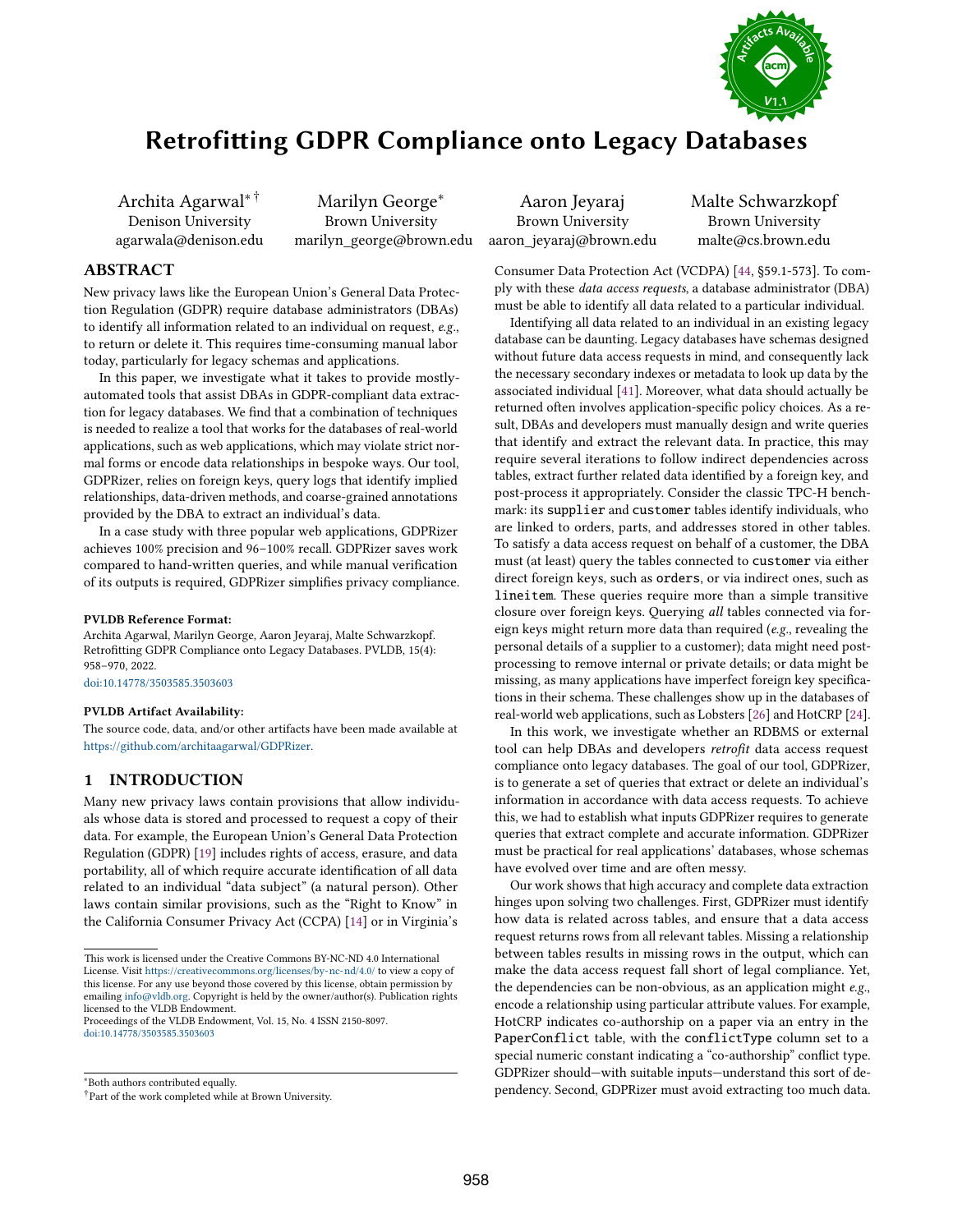Even though a table may store or reference data associated with an individual, returning that data might overreach. For example, an author's data access request in HotCRP should return reviews for their papers, but the Review table's rows also contain the identity of the reviewer. To preserve reviewer anonymity, the rows returned to an author must have the reviewer ID erased.

GDPRizer relies on two key ideas to solve these challenges: a relationship graph analysis helps identify implicit dependencies across tables, and schema-oriented customizations limit the data extracted based on coarse-grained schema annotations provided by the DBA. Depending on the application, GDPRizer uses up to five types of input: (i) explicit foreign keys, if present; (ii) a log of runtime queries the application executes, which helps infer relationships between the columns; (iii) foreign keys detected through data-driven methods; (iv) schema annotations that specify connections between tables that are connected by implicit data or those whose column relationships cannot be inferred from queries or foreign keys; and (v) schema annotations that specify what connections across tables to prune, and how to flter the extracted data. GDPRizer uses these inputs to traverse the database, extracting the information required to satisfy a data access request. It also provides warnings to the DBA if the extracted data might be incomplete.

We implemented a prototype of GDPRizer and evaluated it with a synthetic schema (TPC-H) as well as three real applications: Lobsters [26], a Reddit-style news aggregator application that declares some foreign keys in its schema; HotCRP [24], a conference paper review application without any explicit foreign keys; and WordPress [8], a popular blogging platform with a nontraditional, performance-optimized schema. Our experiments show that GDPRizer achieves 62–100% precision (fraction of extracted records that are correct) and 66–100% recall (fraction of records extracted) without manual input for these applications. Manual customizations increase this to 100% precision and 96–100% recall.

In summary, we make the following key contributions:

- (1) We investigate what satisfying data access requests over legacy schemas entails, and what information beyond existing RDBMS abstractions (such as foreign keys) is needed.
- (2) We describe an algorithm to traverse a database and extract the information needed to satisfy a data access request.
- (3) We present GDPRizer, a tool that implements this algorithm and interactively guides a developer or DBA in generating the queries for data access requests.
- (4) We evaluate a GDPRizer prototype, demonstrating high accuracy on three real web applications' databases, and compare GDPRizer to bespoke GDPR compliance plugins for the WordPress blogging platform.

GDPRizer's automation is fundamentally limited by the fact that legacy databases' schemas may fail to reflect key application semantics, and that data-driven methods for foreign key discovery produce imperfect recall and require manual verifcation. However, our work shows that it is possible to much reduce the manual labor required to satisfy data access requests.

## 2 BACKGROUND AND RELATED WORK

High-profle data breaches and an increasing interest in consumer privacy regulation have led to a glut of new privacy laws in recent years. The European Union's GDPR and California's CCPA are particularly well known due to their comprehensiveness and reach both laws effectively apply globally since it is difficult to establish if a user is in the E.U. or in California—but many similar regulations now exist. China [43], India [22], Brazil [31], Thailand [20], and various U.S. states [44] have passed privacy laws that give new rights to consumers to receive information about and control how their data is processed. Failure to comply with these laws can lead to reputational damage, revenue loss, and substantial fnes [9].

Data Access Requests. Most of these privacy laws grant individuals the right to request a copy of their data from those who store or process it, and to ask for its removal. In the GDPR, for example, these rights of a "data subject" (a natural person) are codifed in Articles 15 ("Right to Access") and 17 ("Right to Erasure"). Other laws contain similar provisions, such as the CCPA's and VCDPA's "Right to Know". We refer to the power granted by these provisions as a data access request. A data access request requires the party controlling the data (a "data controller" in GDPR lingo) to identify all information they hold about the requester. Satisfying the request requires care, as the data returned must not violate the privacy of other individuals [19, Art. 15, §4], so post-processing of the data identifed is typically required.

Web Applications. Privacy laws have a broader scope than just web applications, but their impact is particularly serious for organizations that operate web services. Web applications often use a database backend coupled with stateless frontend logic. Popular frameworks like Ruby on Rails [5] and Django [1] use a relational database for storage by default. Yet, legacy web applications' schemas were developed without attention to data access requests, and the relational storage paradigm's strength—organizing records by type in tables—fundamentally mixes diferent individuals' data. This makes the task of identifying the data associated with an individual complicated and application-specifc. Working out what information a data access request needs to return requires application developers or DBAs to navigate application-specifc table and column names, as well as underspecifed or implicit relationships that indicate records' association with individual users. This requires substantial manual, error-prone labor for many applications.

One might be tempted to believe that abstractions for relating entities across tables (such as foreign keys) could help. While this is true in theory—a data access request is, essentially, a recursive traversal of related entities from a starting entity in a table—real-world application schemas frequently fail to conform to third normal form (3NF) or lack the required keys. For example, we studied nine open-source web applications, ranging from chat plugins to social networks, blogging and conference review platforms [11, 15, 24, 26, 30, 33, 35, 37, 40] and found that only two of them specify foreign keys in their schema.

Data-driven functional dependency (FD) detection. To address the problem of missing foreign keys, database researchers developed techniques to detect the presence of such functional dependencies from the actual data. Generally, these techniques frst identify an inclusion dependency between two columns: i.e., all values in one column (the candidate source) are contained in the set of values in the other column (the candidate destination) [13, 29, 34]. A set of heuristics based on typical properties of foreign keys—e.g., a broad range of covered values, evenly distributed values, and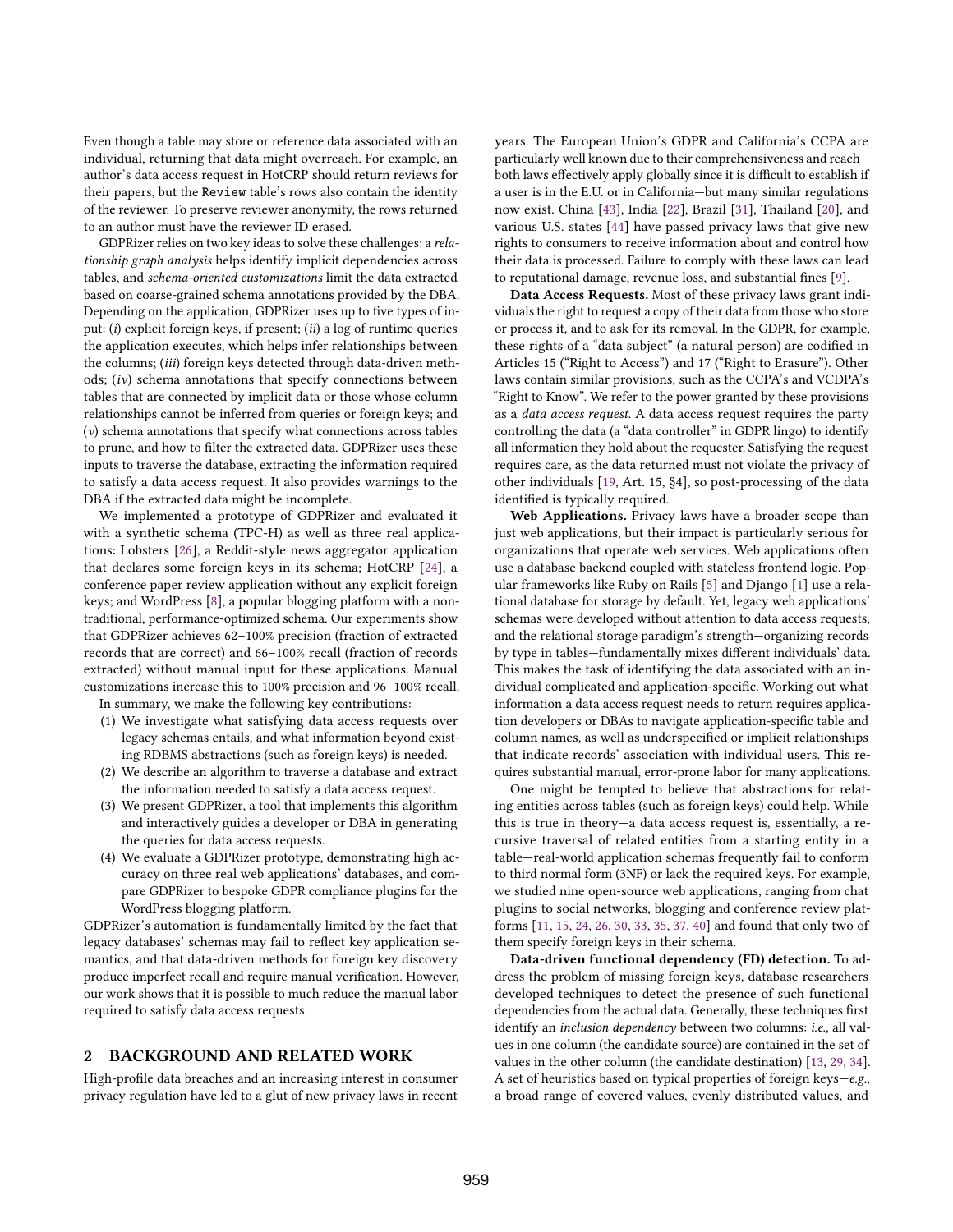

Figure 1: GDPRizer overview: given a data request, GDPRizer queries the database and post-processes the retrieved data according to the confguration.

similar column names—help flter the inclusion dependencies down to candidate foreign keys [16, 36, 45]. Systems for data cleaning and exploration have successfully applied these ideas [10, 18]. Similarly, these techniques could help detect the data required to satisfy data access requests, subject to a manual check and possible redaction of private information. Lopes et al. showed that join queries can help refne inclusion dependencies [27]; we investigate this and other approaches to combining queries and database contents.

Compliance plugins. For some popular frameworks, applicationspecifc, third-party privacy compliance plugins are available. For example, the WordPress blogging platform's plugin registry lists dozens of GDPR plugins related to cookie consent [42] or GDPR compliance [17, 32]. However, such plugins can have serious defciencies (as we will show in §7.5), but the DBA must blindly trust their correctness. For custom web applications or less popular frameworks, no such plugins are available.

Other approaches to compliance. Some researchers have proposed entirely new database systems [25, 38] or storage hardware [23] to achieve privacy compliance. While helpful for future deployments, these systems do not help legacy databases comply with data access requests. Other research has studied the performance costs of adding metadata structures (e.g., secondary indexes) to existing databases to help satisfy data access [39, 41]. These techniques come with high overhead and without any automation. Odlaw [28] helps retroft data access requests to legacy databases by building a graph of foreign key dependencies across tables and providing a graphical interface for DBAs to identify relevant data for a data subject. However, Odlaw assumes that the database schema contains explicit foreign keys, which many real applications lack.

## 3 GDPRIZER OVERVIEW

We present GDPRizer, a tool that retrofts compliance with data access requests onto legacy databases. GDPRizer explores a tradeof between fully manual, application-specifc scripts that must be written with great care and human effort, and automated-but likely imperfect—general-purpose solutions. Our goal is to investigate the degree of automation that a tool can provide for data access requests over legacy databases, while minimizing any manual inputs. At a very high level, GDPRizer uses the database schema, database contents, and a query log from the application to extract

semantic relationships between columns in the database. It then uses these relationships and manual customizations to generate a confguration that helps the tool satisfy data access requests for an individual by querying the database (Figure 1).

#### 3.1 Automated Relationship Detection

A well-formed database schema in 3NF will indicate semantic relationships between tables via foreign keys: a foreign key indicates that the source table references objects in the destination table. This information is crucial to serve a data access request. Such a request starts with a data subject ID (DS ID), which typically corresponds to a row in some table—e.g., customer or supplier in TPC-H, since both customers and suppliers are data subjects under laws like the GDPR. A foreign key into the table that contains data subjects indicates that records in another table are associated with the data subjects. A transitive foreign key (often) indicates the same about an object that is two or more steps away from a data subject table. When present, GDPRizer therefore uses foreign keys to detect data related to a data subject. However, practical application database schemas often lack FKs. Any real-world compliance solution therefore has to tackle challenges such as lack of referential integrity and implicit or conditional relationships between columns.

If the database schema lacks sufficient information about foreign keys, GDPRizer uses alternate sources of information to identify relationships between tables. Two key sources are the application queries and the relationships encoded in the database contents.

The idea behind using application queries is that a runtime join between two tables often implies a foreign key relationship between these tables, particularly if the destination column is a table's primary key column. For example, TPC-H joins customer. c\_custkey with orders.o\_custkey for a query that summarizes a customer's order information, matching the foreign key constraint between the two columns. While joins on non-foreign key columns are possible, they are fairly rare in practical web applications. Keeping this in mind, GDPRizer uses application query logs to supplement the relationship information provided by explicit foreign keys in the schema. Query logs are easy for DBAs to obtain (e.g., by sampling some fraction of runtime queries, or by enabling query logging).

Database contents themselves can also empirically indicate the presence of FKs. If the database contents are available, GDPRizer runs techniques from the literature on functional dependency detection to frst identify inclusion dependencies and then flter them down to likely foreign key dependencies via standard heuristics [36].

Relationship Graph.GDPRizer uses the foreign keys (if present), the joins in the query log, and the candidate foreign keys identifed using database contents to generate a relationship graph. The relationship graph is a raw, unprocessed set of known relationships between columns across tables. Each column in the database is represented by a vertex in this graph. The relationship between a pair of columns—actual or candidate foreign key constraints, or joins—is represented by an edge between the columns. A table is represented by multiple, grouped vertices in the relationship graph. Figure 2 shows GDPRizer's relationship graph for HotCRP, and highlights which edges occur as joins, which are candidate foreign keys identifed via data-driven methods, and which are both.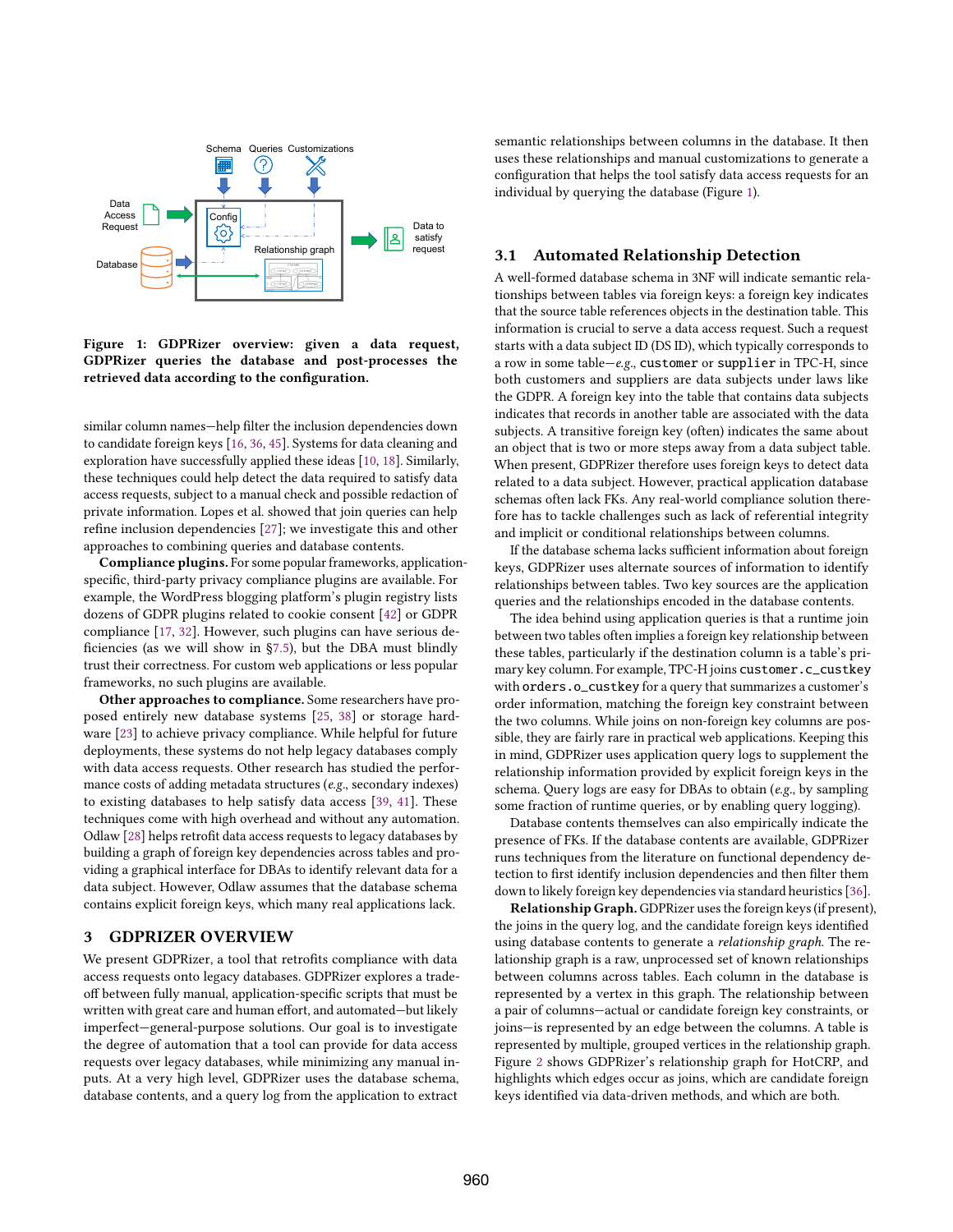

Figure 2: Relationship graph of HotCRP [24]. Each box represents one table and its corresponding columns. HotCRP's schema lacks explicit foreign keys, so edges show candidate foreign keys inferred from the data (orange), from joins (green), or from both (blue).

Data Extraction. When GDPRizer receives a data access request, it traverses the relationship graph to extract data relevant to the data subject. The traversal begins at the key column that contains the data subject's primary identifer. GDPRizer then proceeds to extract records directly or indirectly connected to this key column. In other words, GDPRizer explores the transitive closure of all the connected tables in the graph to extract the relevant data.

### 3.2 Manual Customizations

However, GDPRizer (and likely any general-purpose tool) needs additional input to identify application-specifc semantic structure in the database. When the relationship graph fails to express some aspects of the application semantics, GDPRizer allows for a domain expert, such as the application developer or DBA, to intervene and customize either the relationship graph itself, or the data output after traversal. We aim to minimize this intervention in GDPRizer, but our case studies show that a modicum of manual input is often required. GDPRizer's customizations fall into four categories:

(1) Edge pruning. The relationship graph for an application sometimes contains relationships that are irrelevant to a data access request. This can happen because a foreign key connects internal application data rather than user data, or because the application joins columns that are semantically unrelated, or because similar data in two columns suggest a foreign key where none exists. For GDPRizer to ignore these irrelevant relationships, the relationship graph needs customizing. GDPRizer supports edge pruning annotations, which allow the DBA to indicate that all edges (i.e., relationships) incident on a particular column should be ignored.

(2) Adding missing edges. Even after using information from the schema, runtime queries, and database contents, the relationship graph may still be missing relationships. For example, the relationship graph for WordPress has no edge between the table with user information and the table that holds comments, even though it is clear from the application semantics that they contain related columns. When tables are disconnected in the relationship graph, GDPRizer prompts the DBA to manually "connect" the disjoint components. GDPRizer uses heuristics based on data types and column content to suggest edges that might have semantic signifcance. The DBA considers the list of suggestions and adds the missing relationships.

(3) Data-dependent and conditional relationships. A more involved customization is necessary if the application has implicit or conditional relationships that cannot be expressed in terms of existing columns. This happens e.g., if a second column indicates the semantic meaning of a foreign key. For example, paper confict types in HotCRP represent both co-authorship and conficts of interest, which have diferent semantics for data access requests. The DBA can provide an input that transforms the data such that the relationship is direct and explicit. In particular, GDPRizer supports creating views that contain rows from a source table only if a predicate over the rows holds true. These views become part of the graph, replacing other tables and edges in data extraction.

(4) Output fltering. Once GDPRizer has completed the relationship graph traversal and queried the database, it may be necessary to flter the resulting records to remove personal information of other individuals (e.g., reviewer details in HotCRP) or unrelated data (e.g., internal supplier information in TPC-H). The DBA specifes columns to flter from the output by annotating the schema, and GDPRizer removes or rewrites these columns.

GDPRizer only needs to be confgured once and the manual customizations are one-off for a given database. Once a relationship graph exists, GDPRizer saves the customizations as a confguration for all future data access requests on the same schema, essentially creating an application-specifc GDPR compliance tool with less effort than would have been necessary to write the queries manually.

#### 4 RELATIONSHIP GRAPH

When GDPRizer receives a data access request, it identifes all data relevant to the individual making the request (the "data subject"). GDPRizer assumes that the data subject is uniquely described by a row in a primary table. This is common: many applications have a users table with their users' details, or represent individuals as rows in tables associated with their role (e.g., TPC-H's customer and supplier, or Lobsters's invited users in invitations and registered users in users). Other entities in the database refer to these primary table rows, establishing a relationship. For example, TPC-H has rows in the order table refer to customers by their unique key in the customer table (a foreign key constraint). These related rows might also be relevant to the customer, so GDPRizer must identify and use the relationship between customer.c\_custkey and order.o\_custkey to eventually extract the data. GDPRizer represents these relationships as edges in the relationship graph. The relationship graph combines relationships specifed explicitly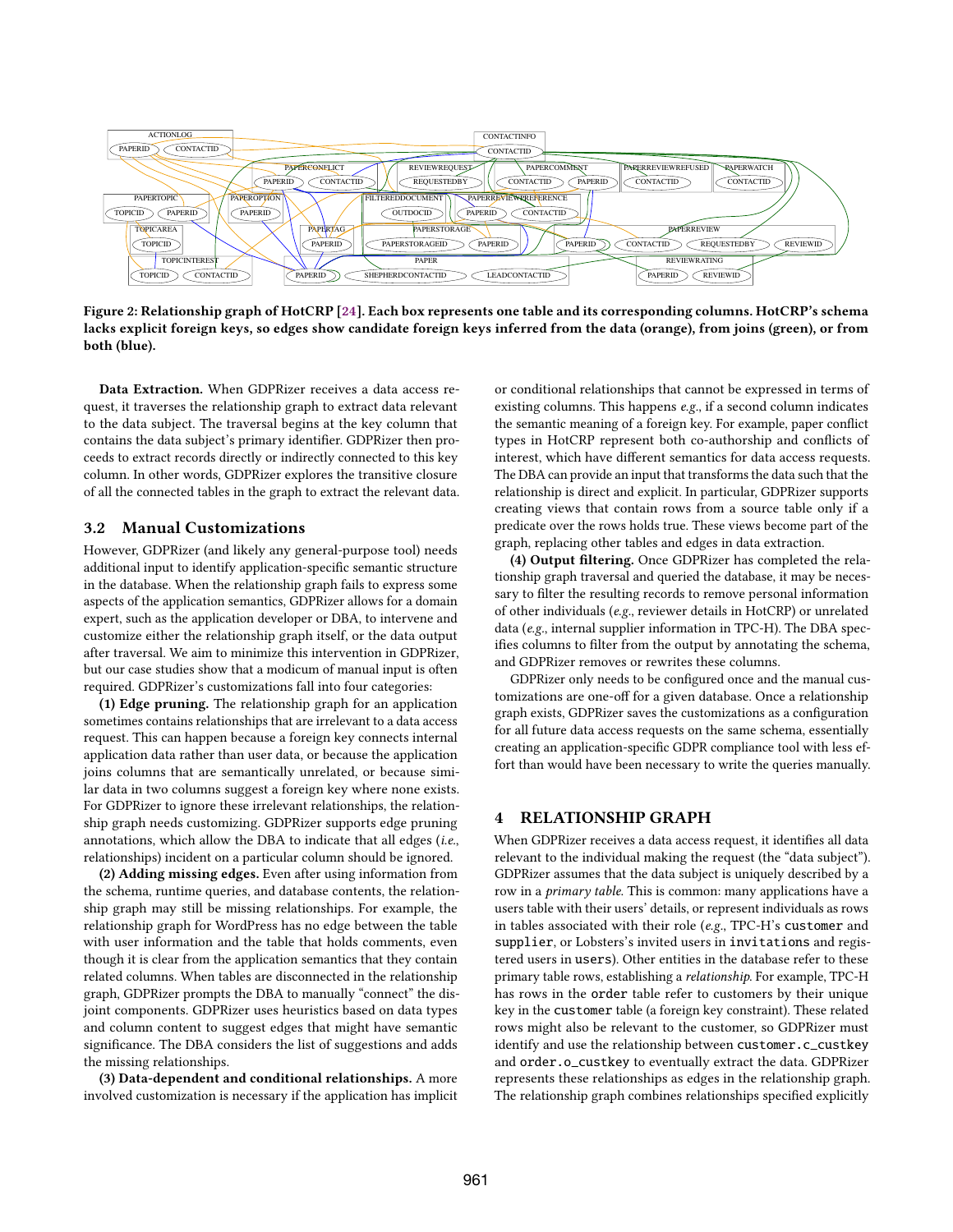in the database schema with inferred relationships determined from application queries or values in the database.

Foreign keys. The most reliable source of relationships in a database is the database schema. If the schema is well-formed and in 3NF, it contains all the foreign key constraints, i.e., all by-key relationships between columns across tables. In TPC-H, for example, there exists a foreign-key constraint between customer.c\_custkey and order.o\_custkey. These constraints can be conceptualized as a graph whose vertices are columns, and whose edges are foreign-key constraints. We refer to this graph as the schema-based relationship graph, R<sup>S</sup>. However, many real-world database schemas fail to conform to strict 3NF, so  $R^S$  alone is insufficient. GDPRizer must infer relationship information that the database schema lacks.

Queries. Another approach is to use the application semantics expressed in runtime queries to infer relationships within the database. For example, if the application joins two columns in the database at runtime, GDPRizer can infer that the columns are likely related, as the application assumes that they share data values. GDPRizer therefore processes a query log of the application, provided by the developer or DBA, to identify columns that queries join at runtime. Such a log is easy to obtain, e.g., by enabling query logging in the database, or by instrumenting the application's DB access code. (Note that the log need not be complete—a sample is often sufficient.) These inferred relationships can also be represented as a graph. This is the *query-based relationship graph*,  $\mathtt{R}^\mathtt{Q}$ .

Patterns in the data. Data-driven methods can also help infer relationships between columns. Specifcally, GDPRizer leverages techniques for foreign key discovery from a database's inclusion dependencies. Columns  $A$  and  $B$  form an inclusion dependency if all values in A are contained in B, i.e.,  $Vals(A) \subseteq Vals(B)$ . Intuitively, this will be the case for a well-formed foreign key relationship  $A \rightarrow B$ . GDPRizer creates the *data-driven relationship graph*,  $\mathbb{R}^D$ , by frst determining all candidate dependencies (all pairs of columns with the same datatype in the schema), and then fltering them down to inclusion dependencies by comparing the column values. For the remaining pairs, GDPRizer applies four heuristics to reduce the inclusion-dependent columns to likely foreign key columns:

- (1) the Out of Range heuristic [36], which requires calculating the ratio of values in *B* that are outside of  $[\min(A), \max(A)],$ keeping the pairs whose ratio is below a threshold;
- (2) the Coverage heuristic [36], which calculates the ratio of values in  $B$  that are contained in  $A$  to the total unique values in  $B$ , keeping pairs that exceed a threshold;
- (3) a Wilcoxon test to determine if the distribution of values in  $A$ is approximately a random sample of values in  $B$ , retaining columns for which the test passes; and
- (4) a variation of the Jaro-Winkler similarity test to determine the similarity in the column names of  $A$  and  $B$  [16, 36], keeping columns with sufficient similarity.

We chose these heuristics because they were the most effective out of ten heuristics Rostin et al. studied [36]. Each candidate that passes is then added as an edge in  $\mathtt{R}^\mathtt{D}.$ 

Combining the graphs. GDPRizer can combine the diferent relationship graphs to improve the accuracy of its data extraction. It always makes sense to use  $R<sup>S</sup>$ , as it contains the most reliable information. We denote a union of  $R^S$  with another graph, such

as  $R^Q$ , as  $R^{S\,,\,Q}$ . When a query log is available, GDPRizer may use  $R^{Q}$ ; and when the database contents are available and the database size feasibly allows analysis, GDPRizer may use  $R^D$ . Some of the edges in these graphs are distinct and some overlap (Figure 2). While merging the graphs is feasible ( $R^Q \cup R^D$ ), such a union in practice usually results in a large relationship graph of poor quality. Instead, considering only edges that show up in queries and whose data suggests a foreign key may be an efective strategy to remove redundant edges. We refer to this combined graph of edges that pass both heuristics as  $R^Q \cap R^D$ . In the rest of this paper, we consider  $\overline{R}^{\textsf{Q}},$   $R^{\textsf{D}},$  and  $R^{\textsf{Q}} \cap R^{\textsf{D}}$ ; when explicit foreign keys are available, we augment these with R<sup>S</sup>.

## 5 GRAPH TRAVERSAL

Given a relationship graph, GDPRizer uses it to retrieve a data subject's records from the database. This requires GDPRizer to traverse the relationship graph, starting with a row in the primary table, and to generate meaningful queries as the traversal proceeeds.

A naïve graph traversal, which traverses all the edges, might extract too much or too little data:

- (1) if several paths from the primary table to another table exist, each of them could lead to a diferent set of extracted rows, which might be too much data; and
- (2) since there are (usually) no edges between the columns of the same table, the graph consists of many disconnected components, as shown by the colors in Figure 3. Any edgebased traversal that begins in one component will fail to extract data from the unreachable components.

GDPRizer addresses these challenges with heuristics based on proximity and implied relationships, as explained in the following.

To avoid overextraction and duplicate data, GDPRizer only visits each column once. When multiple paths to a column are available, GDPRizer picks the shortest one. Prioritizing in this way makes sense because, intuitively, columns that are "closer" to the starting column, i.e., the primary key of the primary table, are more relevant to the data subject. Therefore, GDPRizer traverses the graph in a breadth-frst manner rather than depth-frst from the starting column. To address the second challenge, GDPRizer traverses the graph via two types of relationships (Figure 3):

- relationship edges, based on foreign keys, application joins, or database contents, such as the edge between columns and  $B$ ; and
- implied relationships between the columns of the same table,  $e.g.,$  columns  $B$  and  $C.$

GDPRizer uses the relationship edges for data extraction, and the implied relationships to connect the components of the graph. Figure 3 shows a high-level overview of the graph traversal.

Relationship edges. Whenever possible, GDPRizer follows the graph's relationship edges. For example, in Figure 3, column  $A$  is the primary key column of the primary table and therefore the graph traversal's starting column. It follows that the columns accessible by a relationship edge from  $A$ , like  $B$  and  $E$ , are directly related to the data subject since they were either joined in the query set, or have a foreign key defned on them, or their data suggested a foreign key. For columns not directly linked to the primary key of the primary table, GDPRizer uses their distance from the starting column to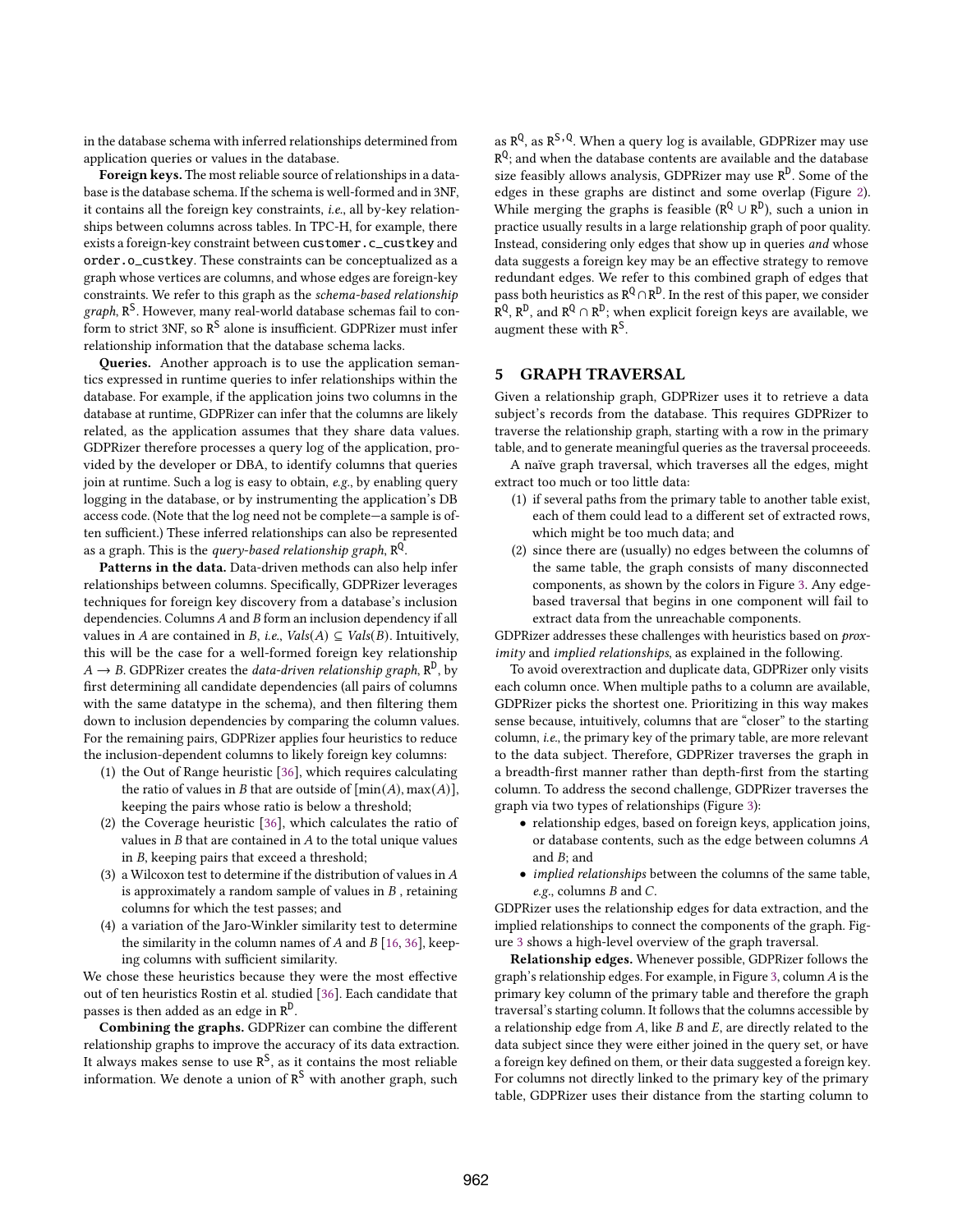decide which paths to explore. We call a column's distance from the starting column its proximity. Computing the proximity helps GDPRizer traverse columns nearer the starting column before ones that are further away, and ensures that it prefers shorter paths over longer ones. The proximity also naturally imposes a direction on the traversal of the edge between any two columns—the traversal proceeds from the column closer to the starting column to the column that is further away. GDPRizer uses a standard breadth-frst traversal (BFT) from the starting column to compute the proximity of columns in that component of the graph. Starting the BFT from A, the proximity of columns  $B$  and  $E$  is 1, the proximity of  $F$  is 2 and that of  $G$  is 3. After exploring these columns, there are no more relationship edges to traverse, and the BFT stops.

Implied relationships and inferred proximity. At this point, GDPRizer has visited only one component of the graph. To continue the traversal through the remaining disconnected components, GDPRizer chooses a secondary starting column for each component, and computes the distance from this secondary starting column. GDPRizer chooses the secondary starting column using another proximity-based heuristic. Having already computed proximities for the component that contains the starting column, GDPRizer now considers the untraversed siblings of the traversed columns. (Two columns are siblings if they belong to the same table.) This set of untraversed siblings must be part of disconnected components, as they would have been traversed already if they were part of the starting column component. GDPRizer uses implied relationships between siblings to infer the proximity of an untraversed sibling column: the proximity of an untraversed column is the minimum proximity over its siblings  $+ 1$ . In Figure 3, columns C, D, J are siblings of  $B, E, G$ , with proximities 2, 2, 4 respectively. Setting this proximity is equivalent to traversing an (implied) relationship edge from the sibling with minimum proximity. After this augmentation, GDPRizer continues with the proximity rule used for the frst component, and picks the column with the minimum proximity as the secondary starting column. GDPRizer then repeats a BFT using the relationship edges in that component. The secondary starting columns in the figure are then  $C, D, J$  and the respective BFTs are indicated on the graph. This process of using relationship edges and implied relationships alternately continues until GDPRizer has traversed all the columns in the graph, or no more viable sibling columns exist.

Data extraction. GDPRizer's data extraction proceeds alongside the graph traversal. GDPRizer starts by issuing a query for the all records associated with the data subject identifer (DS ID) in the primary table, and then associating the value of DS ID with the starting column. In subsequent steps, for each relationship edge between columns A and B, traversed  $A \rightarrow B$ , column A already has some associated value from the previous step of the traversal. GDPRizer issues a SQL query for all the records with this value in column  $B$ , as the relationship edge requires the values of  $A$  and  $B$  to be identical. This process repeats for all relationship edges. When GDPRizer uses an implied relationship, say from  $B$  to  $C$ , it already knows the value for  $B$  (which was reached via the relationship edge from  $A$  to  $B$ ). GDPRizer queries the records with that value in  $B$ and obtains the matching values in sibling column  $C$ . These associated values then initiate the traversal (and thus, data extraction) in



Figure 3: An example graph traversal:  $A$  is the primary column of the primary table (\*), and each column is annotated with its proximity. We show the frst BFT in blue and subsequent BFTs using implied relationships in green, orange and yellow.

that component of the graph. Finally, GDPRizer combines the SQL queries' results, optionally redacting them as described in §6.2.

## 6 CUSTOMIZING THE GRAPH TRAVERSAL

In practice, application databases' structure may have semantic properties that the relationship graph fails to capture. GDPRizer offers manual customization options to modify the relationship graph and the extracted data. These options are semi-automated: the developer or DBA adds customizations either in response to prompts from GDPRizer (e.g., if there are disconnected components of the relationship graph that GDPRizer's traversal cannot reach) or after inspecting the data returned by GDPRizer's extraction.

#### 6.1 Graph customization

GDPRizer supports three graph customizations: (i) edge removal or pruning; (ii) edge addition; and (iii) vertex addition.

Edge Pruning. When a database schema contains columns that GDPRizer should avoid using to extract data, a DBA can annotate the columns to avoid traversal (and further data extraction) via these columns. In HotCRP, for instance, a paper in the Paper table is linked to conficted individuals' records via a relationship to PaperConflict, which in turn has a relationship with ContactInfo. GDPRizer should not extract information about the conficted individuals. To avoid this, the DBA might prune the contactId column in the PaperConflict table, removing all edges incident on it.

Edge Addition. Edge addition becomes necessary when the relationship graph lacks edges to some tables in the schema. This happens if: (i) in  $R^S$ , no explicit foreign keys were specified between the tables, and, (ii) in  $\mathbb{R}^{\mathbb{Q}}$ , the tables were never joined by application queries, or (iii) in  $R^D$ , no data dependency was discovered between the tables. In such cases, GDPRizer prompts the DBA to "connect" these tables to the rest of the relationship graph. The prompt provides a list of plausible edges based on matching column datatypes, primary key constraints, and inclusion dependencies in the data.

Vertex Addition. Vertex addition is the most complex customization GDPRizer supports. It is required when the database contains conditional or implicit relationships. These relationships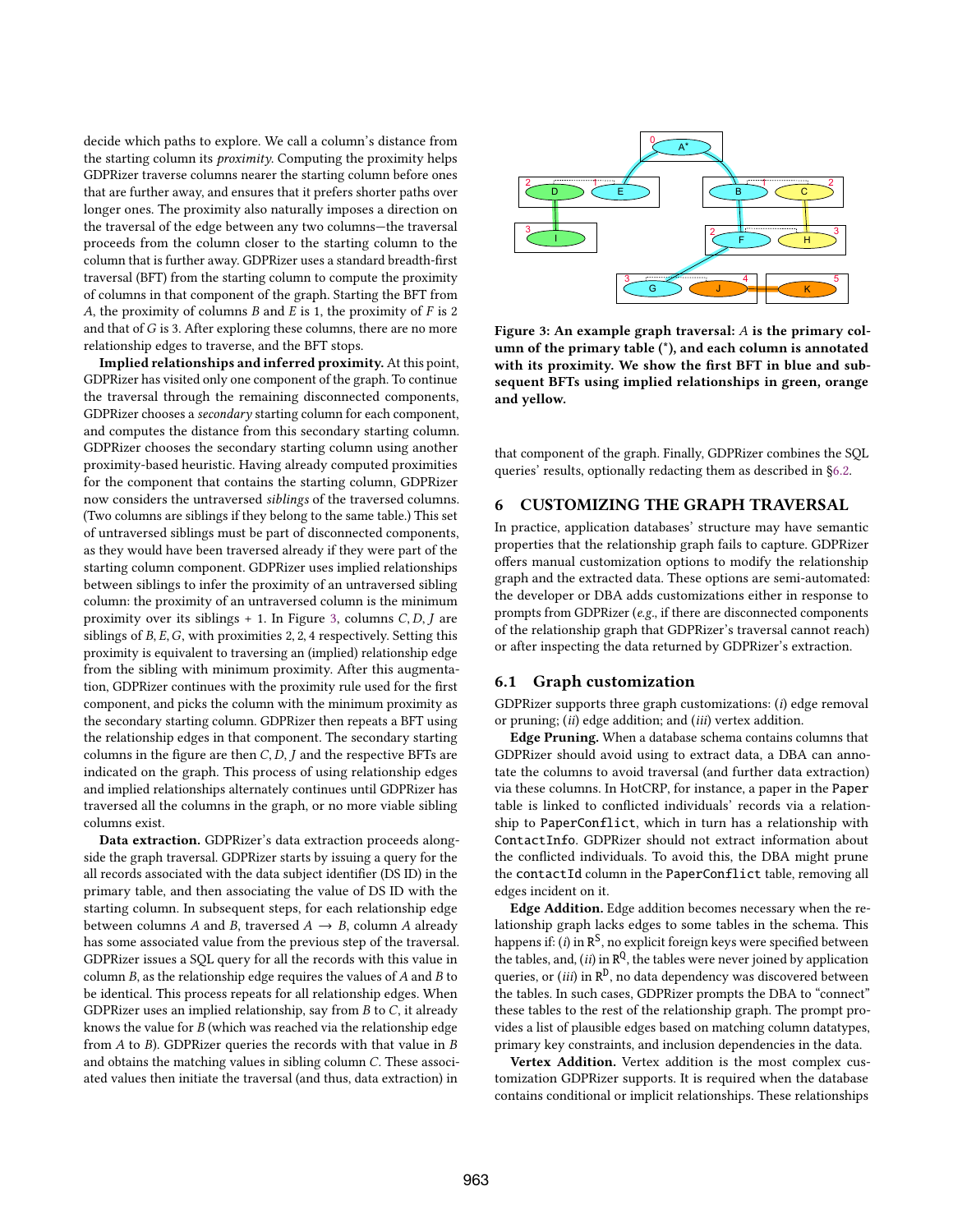are computed programmatically, rather than being expressed as simple foreign keys or joins. One example of this is how HotCRP represents the co-author relationship on a paper. A co-author is specifed using a row in the PaperConflict table, with the conflictType column set to a specifc bitfeld value. Based on this relationship, GDPRizer must extract the data for papers that a user has coauthored. Rows with other confict types (e.g., institutional, advisoradvisee) also have relationships with Paper and ContactInfo, but GDPRizer must not extract their data.

To support this, GDPRizer allows a DBA to add a virtual column to a table, efectively defning a view. The virtual column transforms the implicit or conditional constraint into an explicit column, i.e., a vertex in the relationship graph. The virtual column is derived from a source column, and GDPRizer copies all edges of the source column to the virtual column. In HotCRP, the DBA provides GDPRizer with the query to create a view of the Paper table. The view contains one row for each co-author user ID, and bases the coauthor ID column on the source column leadContactId. Hence, GDPRizer copies all the relationships of leadContactId to the virtual co-authors column. The graph traversal then uses this view in place of the Paper table.

### 6.2 Output customization

GDPRizer must also take care to avoid returning internal information or the information of other data subjects as part of the data it extracts for a data access request. For this purpose, and to reduce unnecessary output, GDPRizer supports post-processing of the data extracted during the graph traversal.

Filtering. After the data is extracted, GDPRizer allows the DBA to flter out any unnecessary columns from the output using fltering annotations. This is expressed as a list of columns to drop or rewrite in the output. In order to reduce manual input, GDPRizer automates filtering for one specific case: a mapping table, which is a table that consists entirely of relationship columns (i.e., all columns are foreign keys). For example, in HotCRP, the PaperTopic table maps paper IDs to their topic IDs, but contains no other information. Since GDPRizer will return records from both the Paper and the TopicArea tables, it is unnecessary to return the mapping table records as well, and GDPRizer drops these tables from the output.

Roles. Finally, GDPRizer supports roles, which allow applying diferent customizations by data subject type. In TPC-H, for instance, customer rows or supplier rows can represent data subjects who can issue data access requests, but GDPRizer should return diferent information depending on whether the request originated with a customer or a supplier. The traversal must account for these roles and avoid extracting more data than is necessary for each role. The customers' primary table is customer and the suppliers' primary table is supplier. GDPRizer allows the DBA to specify separate roles, each associated with a diferent primary table and a set of per-role customizations, which specify a custom traversal for each role. Since roles are application-specifc, GDPRizer requires manual input to specify them and their customizations.

#### 7 EVALUATION

We prototyped GDPRizer in approximately 1, 700 lines of Python. We evaluate it with a synthetic benchmark (TPC-H) and with

three real web applications (Lobsters [26], HotCRP [24], and Word-Press [8]). Our evaluation seeks to answer these questions:

- (1) Does GDPRizer correctly identify the data to return from a data access request, and how does the method of relationship graph generation impact results? (§7.2)
- (2) How many manual customizations do applications require to achieve perfect results? (§7.3)
- (3) What impact do specifc manual customizations have on GDPRizer's results, and when are they required? (§7.4)
- (4) How does GDPRizer compare to the third-party GDPR compliance plugins available for some applications? (§7.5)

Our implementation of GDPRizer uses moz-sql-parser [3] to parse SQL queries. Since this parser can only handle some subset of SQL-92 queries, GDPRizer skips over the queries that moz-sql-parser cannot handle. This only afects a small number of queries. To detect candidate foreign keys from data, we implemented inclusion dependency detection and standard heuristics to detect foreign keys (F2, F8, and a modifed F6 from Rostin et al. [36]; and a Wilcoxon test [45]). These heuristics rely heavily on thresholds. We determined GDPRizer's thresholds through experiments, selecting thresholds beyond which the number of edges passing the heuristic were stable. For out-of-range (F8), coverage (F2), the Wilcoxon test, and column name matching (modifed F6), we chose 0.2, 0.8, 0.7 and 1.0 respectively. We use the same thresholds for all applications.

Accuracy measurements. We measure GDPRizer's accuracy for four applications: TPC-H, HotCRP, Lobsters, and Wordpress. None of these applications currently have native support for data access requests. Hence, they lack a ground truth on the data that should be returned for each data subject. We used our knowledge of the applications to determine the data that we believe a data access request should return. We studied the application's schema and for each table in its database, we manually wrote a set of "ground truth" queries. For Wordpress, which has publicly-available GDPR plugins, we compare our results to the data extracted by these plugins.

We then compare the rows that GDPRizer extracts with the rows included in these ground truths. To measure GDPRizer's accuracy, we compute precision, recall and F1 score relative to the ground truth. We denote precision by  $P$ , recall by  $R$  and  $F1$  score by  $F1$  and use their standard defnitions:

$$
P = \frac{\text{tp}}{\text{tp} + \text{fp}}, \qquad R = \frac{\text{tp}}{\text{tp} + \text{fn}}, \qquad F1 = \frac{2 \cdot P \cdot R}{P + R},
$$

where tp, fp, fn, respectively are the number of true positives, false positives and false negatives in GDPRizer's results. We report the averages of per-table accuracy results, which in turn are averaged over individual users' data access requests. Table-level analysis helps us measure the performance of GDPRizer on diferent parts of the database and uncover any specifc shortcomings.

Infated per-table averages. Before we discuss our results, we consider a problem that could skew the precision and recall metrics when a majority of data subjects have no data in certain tables.

Suppose that GDPRizer's extraction should avoid querying a table  $T$  for any data subject with a particular role,  $e.g.,$  the customer table for suppliers. If GDPRizer queries  $T$  for data subjects with no data in  $T$ , the database will return no data, and hence GDPRizer will appear to have 100% precision. For such data subjects, GDPRizer did the right thing—extracting no data—but for the wrong reasons.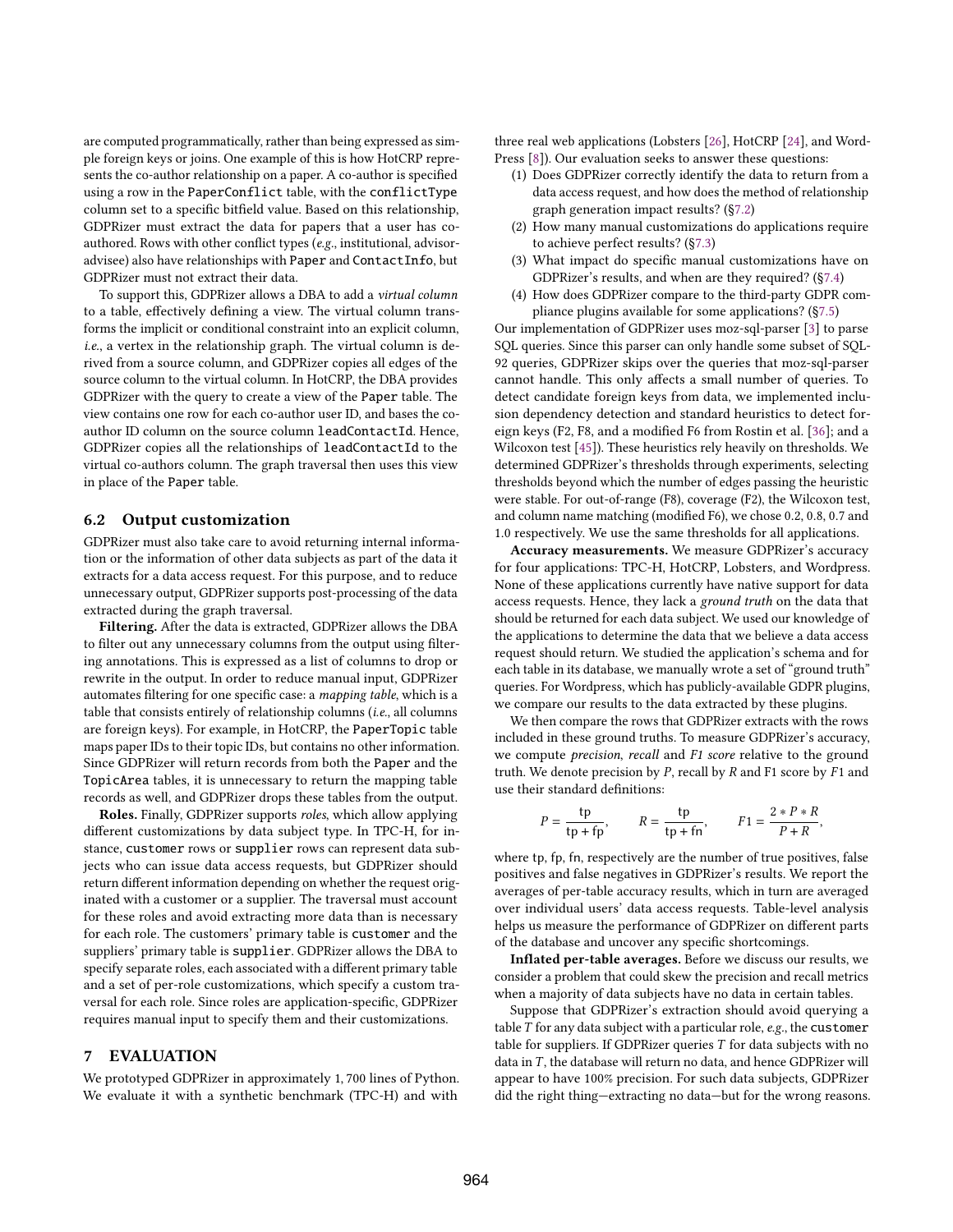Specifcally, in this example, GDPRizer extracts no data because had no matching records, not because GDPRizer did not query it. Averaging over many such data subjects, this yields an infated averaged precision value. A similar issue can occur with recall. To ensure our results meaningfully report GDPRizer's correctness, we exclude the data subjects with no data in  $T$  from the table's results.

#### 7.1 Applications

We evaluate our prototype with the TPC-H benchmark and three applications: HotCRP, Lobsters and Wordpress. While TPC-H serves as a sanity check, the three applications evaluate GDPRizer's realworld performance. In this section, we describe the setup of each application: how we populate the application database, how we collect its queries, and how we establish the ground truth.

TPC-H. The TPC-H benchmark models events between suppliers and customers in a warehousing system [6]. We generated 100MB of data, with 150 customers and 10 suppliers. TPC-H's 22 SQL queries contain 62 joins, and the schema has 10 foreign-key constraints [7, Fig. 2]. GDPRizer can use the foreign-key relationships, but also successfully extracts them from the queries.

We run experiments for the customer and supplier roles. For a customer, the customer table is the primary table and its primary key, c\_custkey, the primary column. The ground truth contains queries for each table except the supplier and partsupp tables, because supplier contains the suppliers' private information  $(e.g.,)$ account balance), while partsupp contains sales information for a supplier (e.g., supply cost). For suppliers, supplier is the primary table and its primary key, s\_suppkey, the primary column. We exclude data from the customer, orders, and lineitem tables from the ground truth, since customer details and order processing details of the warehouse do not concern suppliers.

Lobsters. Lobsters is a link aggregator page, similar to HackerNews [2] or Reddit [4]. Its database has 25 tables which describe user posts, comments, votes, moderations, and so on. Lobsters comes with a sample dataset for 44 users, which we used to populate the database. We created three additional users and logged queries generated during interactions with the application. We attempted to exercise all possible actions and collected 3,960 queries. We extracted 41 edges from foreign-key constraints in the Lobsters schema and 2 additional edges from joins in the queries. For Lobsters, the users table is the primary table and its id column the primary column. We included 23 queries in the ground truth, covering 17 tables. We excluded eight tables that contain Lobsters's Ruby-on-Rails metadata rather than user data (e.g., ar\_internal- \_metadata, keystores, and schema\_migrations).

HotCRP. HotCRP is a conference peer review application [24] and its database has 24 tables. We use an anonymized HotCRP dataset from a real conference, which contains 1,273 authors and 507 papers. We also use a sample of 251 queries. Since the schema lacks foreign-key constraints, GDPRizer uses the queries and data to build the relationship graph (Figure 2). We set ContactInfo as the primary table and its primary key, contactId, as the primary column. For the ground truth, we wrote 17 queries that extract data from 12 tables and exclude data from 12 others. Tables excluded are either application management tables such as Settings and MailLog, or mapping tables such as PaperTopic.



Figure 4: Without customizations, Wordpress's R<sup>S , Q</sup> has four disconnected components; we manually added the green edges and pruned the red edges. R<sup>D</sup> has three edges (not shown, §7.2).

Table 1: Relationship graph statistics.

|                 | # edges<br>in $R^s$ | # edges<br>in $R^Q$ | # edges<br>in $R^D$ | # edges<br>in $R^{\overline{S},Q}$ | # edges in<br>$R^Q \cap R^D$ |
|-----------------|---------------------|---------------------|---------------------|------------------------------------|------------------------------|
| TPC-H           | 10                  | 10                  | 10                  | 10                                 | 10                           |
| Lobsters        | 41                  | 17                  | 25                  | 43                                 |                              |
| HotCRP          |                     | 30                  | 31                  | 30                                 | 10                           |
| WP (base)       |                     |                     | 3                   |                                    |                              |
| $WP$ (+plugins) |                     | 12                  | 120                 | 12                                 | 2                            |

Wordpress. WordPress is a popular blogging platform and content management system [8]. A key feature of WordPress is its plugin architecture, which allows users to add functionality to their WordPress installation. For example, the WooCommerce [12] plugin adds e-commerce functionality, allowing users to host online shops. The base WordPress database has 12 tables which describe users, comments, posts, terms, and other metadata. The WooCommerce plugin adds 27 new tables to support online shops. We investigate how GDPRizer performs on the base installation of WordPress and how it adapts to the updated database when WooCommerce is added. We generated sample data for 46 users using another Word-Press plugin, FakerPress [21]. For WooCommerce, we manually generated sample data. As with Lobsters, we logged the queries generated during interactions with the WordPress site and attempted to replicate all possible actions. Overall, we collected 9,301 queries.

As the WordPress schema does not specify any explicit foreign keys, the relationship graph includes edges from queries (Figure 4) and database contents. We treat wp\_users as the primary table and its id column as the primary column. For base WordPress, we included six queries over six tables in the ground truth. We excluded tables that did not contain data directly related to users (there were six such tables: wp\_links, wp\_terms, wp\_termmeta, wp\_options, wp\_term\_relationships, wp\_term\_taxonomy.) For the WooCommerce plugin's 27 new tables, we included nine new queries in our ground truth, covering nine of the new tables.

#### 7.2 High-level Accuracy Results

We study the accuracy of GDPRizer's results for each application, based on diferent relationship graphs, with and without manual customization. Each application contains many data subjects and tables, and we report the the averages of per-table accuracy results, which in turn are averaged over the data subjects. A good result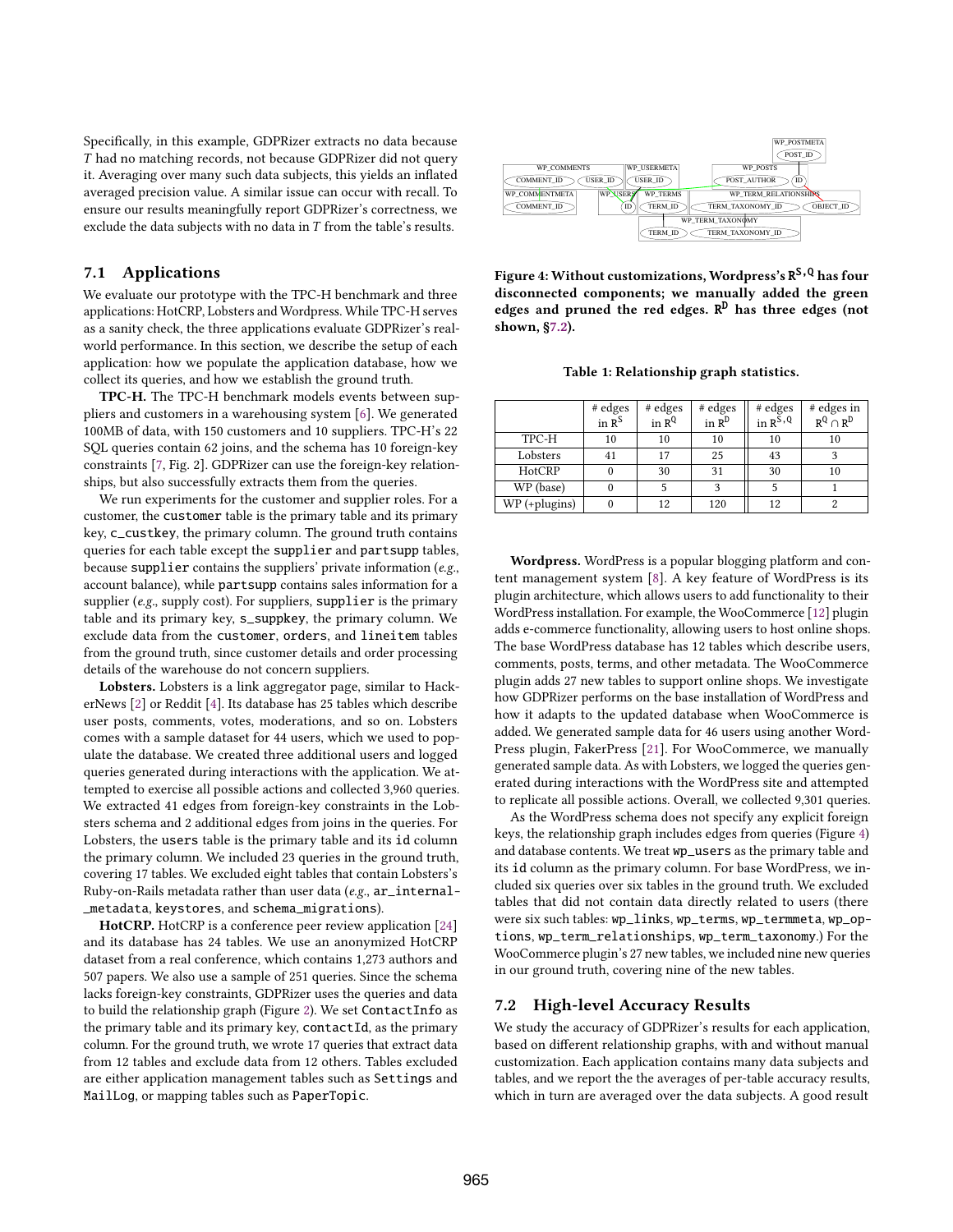Table 2: High-level results for GDPRizer by application: without any manual input GDPRizer achieves 62–73% F1 score with R<sup>Q</sup> and 48–70% both with R<sup>D</sup> and R<sup>Q</sup>∩R<sup>D</sup>; with manual input, it achieves 100% F1 score, except for HotCRP. Values reported here averaged over per-table values, which in turn are averages over individual data subjects. Lobsters uses  $R^{S,Q}$  and  $R^{\bar{S},\bar{D}}$ .

|                        | Pre-customization            |                                                                            |      |      |                                 |                |             | Post-customization |      |
|------------------------|------------------------------|----------------------------------------------------------------------------|------|------|---------------------------------|----------------|-------------|--------------------|------|
|                        | Using join queries $(R^{Q})$ |                                                                            |      |      | Using database contents $(R^D)$ | $R^Q \cap R^D$ | $R^{Q}$     | $R^D$              |      |
|                        | Precision (avg.)             | Recall (avg.)<br>F1 (avg.)<br>$F1$ (avg.)<br>Rec. (avg.)<br>Prec. $(avg.)$ |      |      |                                 | $F1$ (avg.)    | $F1$ (avg.) | $F1$ (avg.)        |      |
| TPC-H (customer)       | 0.68                         |                                                                            | 0.7  | 0.68 |                                 | 0.7            | 0.7         |                    |      |
| TPC-H (supplier)       | 0.62                         |                                                                            | 0.62 | 0.62 |                                 | 0.62           | 0.62        |                    |      |
| Lobsters $(+ R^S)$     | 0.70                         | 0.99                                                                       | 0.73 |      | 0.48                            | 0.48           | 0.48        |                    |      |
| HotCRP                 | 0.76                         | 0.76                                                                       | 0.64 | 0.62 | 0.88                            | 0.58           | 0.63        | 0.96               | 0.93 |
| WP (base)              |                              | 0.67                                                                       | 0.67 |      | 0.58                            | 0.58           | 0.58        |                    |      |
| $WP(w/\text{plugins})$ |                              | 0.66                                                                       | 0.66 |      | 0.64                            | 0.64           | 0.64        |                    |      |

for GDPRizer would show high F1 score both with and without manual customization.

Table 1 shows the numbers of edges in each type of relationship graph. Except for the synthetic TPC-H benchmark, all applications'  $R^{Q}$  and  $R^{D}$  contain edges not otherwise discovered. Only Lobsters has explicit foreign keys (*i.e.*,  $\text{R}^\text{S}$  is not empty), of which  $\text{R}^\text{Q}$  captures 15 and R D captures 4 edges. But at least 26 foreign keys are missing in Lobsters's  $\bar{\mathtt{R}^Q}$  and  $\bar{\mathtt{R}^D}$  , which illustrates that it is helpful for GDPRizer to use explicit foreign keys when available.  $\mathtt{R}^\mathtt{D}$  in WordPress with plugins is large (120 edges) as GDPRizer's heuristics suggest many false positive foreign keys between WooCommerce's customer IDs and WordPress user ID columns. Finally,  $R^Q \cap R^D$  is generally small.

Table 2 measures the correctness of the data GDPRizer returns for the diferent relationship graphs. Without any manual customizations, GDPRizer achieves at least 62% F1 score across applications with R<sup>Q</sup> and 48% with R<sup>D</sup>. Individual precision or recall metrics reach 100% for some applications, but no application sees both perfect precision and recall. Since privacy compliance is all-or-nothing, this would be insufficient in a practical setting. The final columns in Figure 2 illustrate that, with inputs from the DBA, GDPRizer achieves perfect F1 score for all applications except HotCRP, whose score is 96% with  $R^Q$  and 93% with  $R^D$ . With  $R^Q$ , this imperfect score happens because there are two paths into HotCRP's TopicArea table. GDPRizer ignores the longer path, and hence under-extracts from TopicArea. However, TopicArea only contains public information (the paper topic categories), so a DBA could plausibly annotate the table to indicate that GDPRizer should always return it in its entirety. With  $\mathbb{R}^{\mathbb{D}},$  the same problem persists with the TopicArea table; moreover, GDPRizer uses the ActionLog table to extract papers written by a data subject, but over-extracts for data subjects who are PC members, reducing the precision (and F1 score).

These results show that  $\mathsf{R}^\mathsf{Q}$  achieves slightly better results than  $\mathtt{R}^\mathtt{D}$ , suggesting that GDPRizer prefer  $\mathtt{R}^\mathtt{Q}$  when both are available. However, if no query log is available,  $\mathsf{R}^{\textsf{D}}$  is an adequate substitute. Finally, using  $R^{\overline{Q}} \cap R^{\overline{D}}$  provides no benefit over using  $R^{\overline{D}}$  directly.

## 7.3 Manual Customizations Needed

While minimal input from the DBA is desirable, our experiments show that some manual input is usually necessary. We now investigate the inputs required for our applications. Given the relationship graph and suggestions from GDPRizer, we believe that any DBA with some background knowledge of the database should be able to

apply these customizations. Table 3 summarizes the customizations for each application and relationship graph type.

Across applications, all the relationship graphs require some amount of manual customization. The specifcs vary between relationship graphs, however: the combined relationship graph,  $\texttt{R}^{\textsf{Q}} \cap \texttt{R}^{\textsf{D}}$ , consistently requires the largest number of customizations. This makes sense, as the combined graph has only a few edges in general (see Table 1). Comparing R<sup>Q</sup> and R<sup>D</sup> produces a more nuanced picture. In HotCRP, R<sup>Q</sup> requires more annotations (31) than R<sup>D</sup> (29), while in Lobsters,  $R^{S,D}$  requires more annotations (26) than  $R^{S,O}$ (16). Moreover,  $R^D$  consistently requires a larger number of *edge ad*dition customizations, which are more challenging for a DBA than column pruning annotations. This suggests that, in general, using  $R^{Q}$  is preferable (if it is available).  $R^{D}$  is still useful, but potentially adds overhead as GDPRizer must do work proportional to the size of the database to build  $\mathbb{R}^{\mathbb{D}}$ , and it requires more sophisticated input from the DBA, which suggests it is best used when no other information is available. Next, we give examples of the customizations required by diferent applications.

Columns added. Adding "virtual" columns helps GDPRizer deal with implied or conditional relationships, but is rarely required. Only HotCRP with  $R^Q$  requires this customization. This is because HotCRP stores co-authorship information in the PaperConflict table, since papers can have an arbitrary number of co-authors. (This makes sense because each co-author has a confict of interest with their own paper.) Specifically, the value in the conflictType column of the PaperConflict determines if the row represents a co-authorship or a diferent type of confict.

To handle this in GDPRizer, the DBA defnes a virtual column. This adds a new column, named v\_author, to the Paper table, which is a direct foreign key into the ContactInfo table  $(i.e.,$ v\_author stores the contact IDs of the co-authors of a paper). This results in a new relationship graph vertex, v\_author, which captures the author relationship and lets GDPRizer traverse the relationship graph in its usual way. This customization is not required with  $\mathbb{R}^{\mathbb{D}}$ , because that graph provides an auxiliary mapping between ContactInfo and Paper via the ActionLog table.

Edges pruned. Edge pruning is the most common customization, and afects the most tables and columns. Ideally, the reasons for pruning should be easily evident to a DBA. In our example applications, pruning annotations fall into three categories.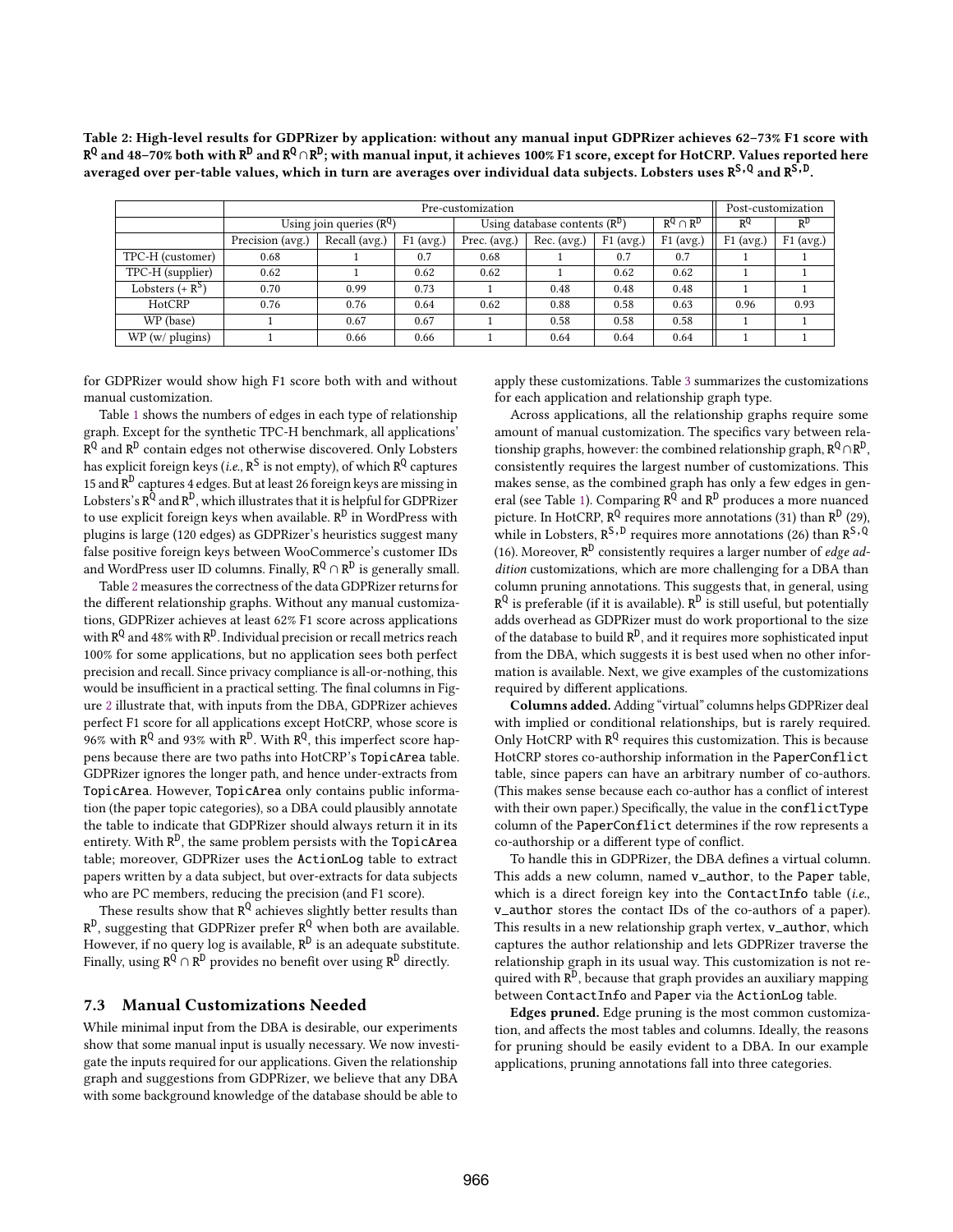|                               | TPC-H (cust)        | $TPC-H$ (supp)      |              | HotCRP     |                | Lobsters     |              | WP (base)                |          |           | WP (w/ plugins) |         |
|-------------------------------|---------------------|---------------------|--------------|------------|----------------|--------------|--------------|--------------------------|----------|-----------|-----------------|---------|
|                               | $R^{Q}/R^{S}/R^{D}$ | $R^{Q}/R^{S}/R^{D}$ | $R^{Q}$      | $R^D$      | $R^Q \cap R^D$ | $R^{S,Q}$    | $R^{S,D}$    | $R^{5, Q} \cap R^{5, D}$ | $R^{Q}$  | $R^{\nu}$ | $R^Q \cap R^D$  | $R^{Q}$ |
| # cols added                  |                     |                     |              |            |                | $\Omega$     | $\mathbf{0}$ |                          |          |           | 0               |         |
| # cols filtered               |                     |                     | 18           | 18         | 18             | $\mathbf{0}$ | $\mathbf{0}$ |                          |          |           | $\Omega$        |         |
| # edges added                 | $\theta$            |                     | <sup>o</sup> |            | 11             |              | $\theta$     | $\Omega$                 | $\Omega$ |           |                 |         |
| # edge pruning<br>annotations |                     |                     | 10           | $\sqrt{2}$ | 4              | 15           | 26           | 15                       |          |           | $\Omega$        |         |
| Total #<br>customizations     | 4                   |                     | 31           | 29         | 34             | 16           | 26           | 17                       | 4        | 4         |                 | 12      |

Table 3: Number of manual customizations needed to achieve perfect accuracy. In TPC-H,  $R^S$ ,  $R^Q$ , and  $R^D$  are identical; in Lobsters, GDPRizer uses the available explicit foreign keys, and hence all results include  $\mathtt{R}^\mathsf{S}.$ 

Tables without user relevance. GDPRizer should not extract application data that is irrelevant to users. A DBA identifes internal tables and annotates all columns in these tables with incident edges for pruning. For example, in Lobsters, three columns in management tables need annotating; in HotCRP, we annotate four columns; and in WordPress, we prune one column in the base setup and another column that represents global product permissions with the WooCommerce plugin. These prunings are unnecessary if the DBA decides to return data from these tables; in our experiments, we considered data in management tables irrelevant and removed their data from the ground truth, so pruning made sense.

Other data subjects' information. Privacy laws require avoiding to return personal information of other individuals when satisfying a data access request, meaning that such information cannot be returned by GDPRizer. For example, if the data subject is a customer in TPC-H, we prune the edges into the the supplier and the partsupp tables, whereas for a supplier, we prune edges into the customer, lineitem and order tables (see §6).

Avoiding over-extraction. The third kind of edge pruning requires the DBA to identify individual edges that might extract incorrect data. For example, in Lobsters, we prune the story\_id column from six tables to stop GDPRizer from retrieving information about stories that a data subject might have acted upon but does not own. For instance, we prune votes.story\_id to avoid information on stories that a data subject voted on but has not written (although GDPRizer still extracts the vote records themselves). This pruning also occurs in HotCRP. With  $\mathsf{R}^\mathsf{Q}$ , we prune  ${\sf shepherdContractId}$ from Paper to stop GDPRizer from extracting details of papers which a data subject shepherded but did not write. We prune seven columns of this type in HotCRP with  $R^Q$  and six with  $R^D$ . These pruning annotations require a DBA to consider and inspect GDPRizer's output, and to potentially iterate until the output is correct.

Edge additions. Edge additions provide GDPRizer with missing relationships in the relationship graph. This customization is crucial if an application's schema lacks foreign keys and R<sup>Q</sup> and R<sup>D</sup> both provide incomplete information. R<sup>Q</sup> may lack edges because application developers never joined the columns, e.g., because they compute joins in application code. This sometimes happens as developers seek to improve scalability by avoiding joins that require locking multiple tables. R<sup>D</sup> sometimes lacks edges because the data is inconsistent (violating the inclusion dependency requirement) or because the edges fail to pass the heuristics' thresholds. For example, Lobsters's mod\_nodes.moderator\_user\_id and users.id

form an actual foreign key, but the pair fails the coverage threshold as only a small number of users are moderators.

In our applications, between one and nine edges needed adding with R<sup>Q</sup>, and four to 14 edges needed adding with R<sup>D</sup>. In HotCRP, we add an edge between ContactInfo.contactId and Review-Rating.contactId to capture the review ratings a user contributed. With  $R^Q$  (but not  $R^D$ ), we also add an edge between the topicId columns in Paper and TopicArea to capture topics. In Lobsters,  $R^D$  lacks any of the 13 edges on the primary users.id column. But these edges are a part of  $R^S$  and therefore of  $R^{S,D}$ , so no customizations are needed for these edges. With  $R^{S,Q}$ , only the edge between users.id and messages.author\_user\_id needs adding, ensuring that private messages a data subject wrote are captured. Lobsters's schema lacks this edge because it avoids having two foreign keys between the same pair of tables (users and messages), but the relationship nevertheless exists. Wordpress has the least well-connected relationship graphs, likely due to client-side joins  $(R^{Q})$  and its column naming conventions (in  $R^{D}$ , the name matching heuristic filters six of the nine edges that pass other heuristics).  $\tilde{R^Q}$ for the base Wordpress setup contains four disconnected components (Figure 4) while R<sup>D</sup> has seven disconnected components. To connect the components, we manually add the three edges to  $R^{Q}$ and four edges to  $R^D$ . Edges users. ID  $\leftrightarrow$  posts.post\_author and comments.ID ↔ commentmeta.comment\_id need adding to both. With the WooCommerce plugin and R<sup>Q</sup>, we add six edges in addition to the above. These edges connect disconnected tables that have user IDs to the wp\_users table. For example, we connect wp\_wc\_payment\_tokens.user\_id to wp\_users.id to capture a user's payment tokens. GDPRizer recognizes the disconnected components and helps identify the possible connecting edges based on inclusion dependencies. With the plugin,  $R^D$  includes these edges, but also includes dozens of false-positive edges between WooCommerce's customer IDs and the WordPress user ID columns, which the DBA must remove.

Output filtering. GDPRizer's output filtering removes columns that contain sensitive data. How often this customization is required depends on the application; in the applications we looked at, only HotCRP requires fltering. For example, we flter 18 (out of 42) columns of the PaperReview table. These columns contain reviewer-specifc information such as the reviewer's user ID, the reviewer's qualifcations, and their private comments to the program committee. Relative to the total number of columns in the database (200 in HotCRP), fltering afects only a small number of columns.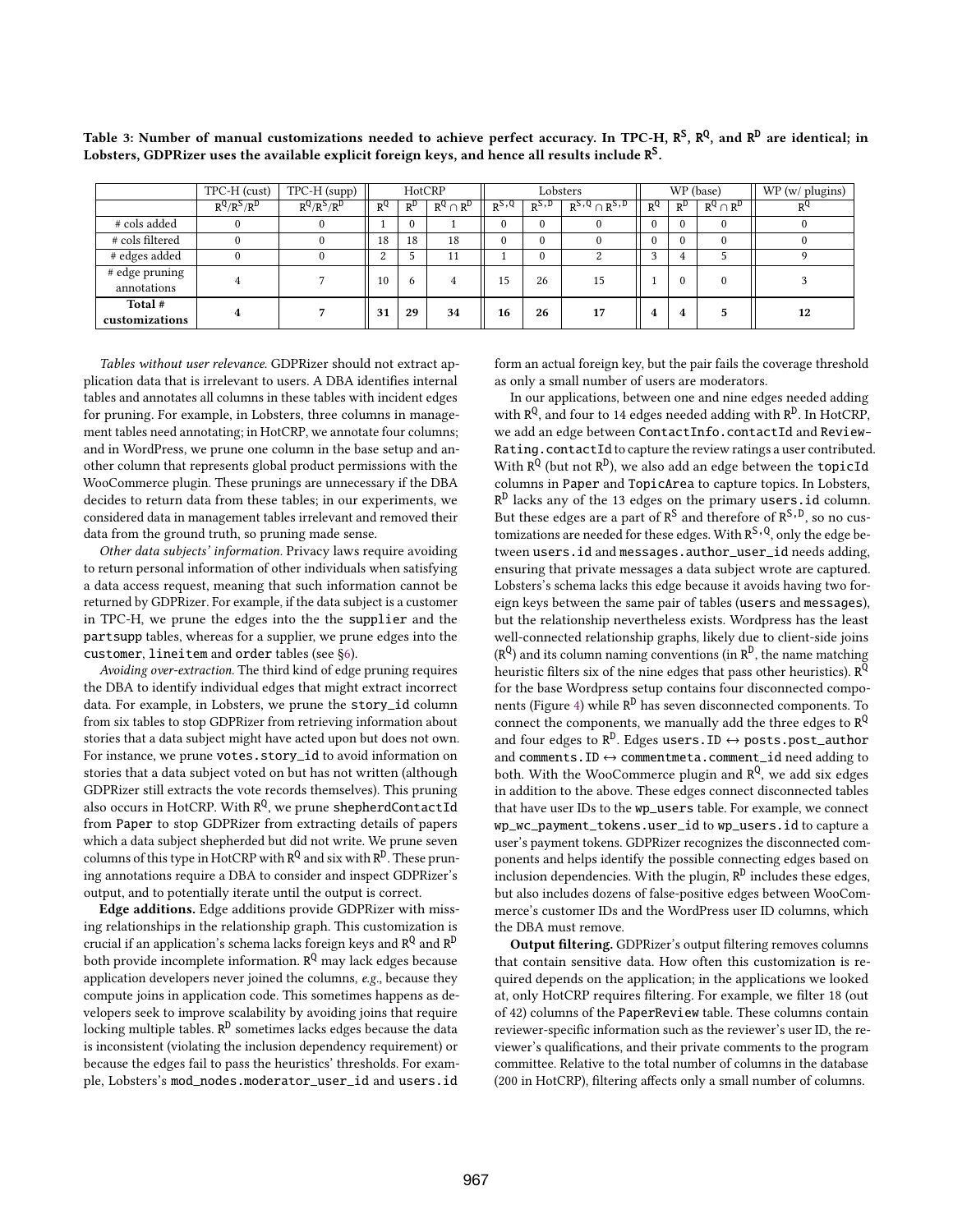## 7.4 Impact of Customizations

We now evaluate how individual customizations afect GDPRizer when using R<sup>Q</sup>. Generally, output filtering and edge pruning improve precision, while vertex and edge additions improve recall. Most applications beneft most from a single type of customization, while the others improve accuracy in smaller, but still important, ways. We present the results as grouped bar charts (Figures 5a–5c). The first bar in a group represents data extraction using the relationship graph only, and each successive bar indicates the impact of an additional customization. Our graphs show the mean of per-table averages over all data subjects.

TPC-H. For the customer role, all tables have 100% recall even without customization, and all but four tables (part, supplier, partsupp, and lineitem) have 100% precision. After we prune the edges for tables that are irrelevant to customers, precision increases to 100% (Figure 5a). The supplier role shows similar results, except that pruning edges to three tables with customer-related data increases precision to 100% (Figure 5a). With  $R^D$ , the results are the same (cf. Table 2), since  $R^D$  and  $R^Q$  are identical in TPC-H.

 ${\bf Lobsters.}$  Figure 5b shows the results for Lobsters with  ${\tt R^Q.}$  After pruning, GDPRizer achieves 100% precision on all the tables and 100% recall on all but the messages table, for which recall is 92%. This is due to a missing edge between users.id and messages. author\_user\_id; once we add the missing edge, GDPRizer's recall improves to 100%. With R<sup>D</sup>, pre-customization, GDPRizer achieves only 48% F1 score. This is worse than the pre-customization F1 score of 70% with  $R^{S,Q}$ . This is because the primary users . id column is completely disconnected from the rest of the graph in  $\mathbb{R}^D$ , and hence GDPRizer extracts nothing from any table except users. However, once we combine R<sup>S</sup> with R<sup>D</sup> and do some pruning, GDPRizer's F1 score improves to 100% (Table 2).

HotCRP. Figure 5c shows how successive customizations affect precision, recall and F1 score for HotCRP with R<sup>S, Q</sup>. Without customizations, precision and recall are both around 76% and the F1 score is 64%. The main reason for the low precision and recall is that GDPRizer fails to identify the papers authored by a data subject, and under-extracts on their information. Fixing recall requires a virtual column representing HotCRP's co-authorship (see §7.3). The reason for the low precision is that GDPRizer traverses the edge between PaperConflict.paperId and Paper.paperId and erroneously extracts papers that the data subject is conficted with. As with recall, this problem propagates to other paper-related tables. The pruning and fltering described earlier improve their precision. After these customizations, ReviewRating (0%) and TopicArea (6%) are the only tables with imperfect recall. Adding a missing edge between the contactId columns of ContactInfo and ReviewRating helps GDPRizer retrieve the review ratings. The recall of TopicArea remains imperfect (6%) even after we add the edge between the topicId columns of PaperTopic and TopicArea. The is because the relationship graph of HotCRP has two paths into TopicArea, one of which represents topic areas for papers that a data subject submitted, while the other represents areas of review interest of a data subject (meaningful only for program committee members). The former path is longer than the latter and GDPRizer ignores it, missing topic areas for submitted papers that aren't also the data subject's preferred review areas.

With R<sup>D</sup>, pre-customization precision, recall and F1 score respectively are 62%, 88%, and 58% (Table 2). The main problem is again that GDPRizer extracts conficted papers' information via PaperConflict.paperId, reducing precision. Low precision (0%) and recall (79%) also occur in TopicInterest, as GDPRizer uses edge PaperComment.contactId↔TopicInterest.contactId to extract topic interests of the data subject's papers, even though these may be private PC comments. After pruning edges from PaperConflict and PaperComment, and adding an edge between the contactId columns of ContactInfo and TopicInterest, precision and recall improve. However, recall of PaperReview (38%) and TopicArea (6%) still remain imperfect and the fnal F1 score achieved with  $\mathbb{R}^D$  is 93%.

WordPress. Figure 6 shows that for the base installation of WordPress, GDPRizer with R<sup>Q</sup> achieves perfect precision for all tables even before customization. However, it only achieves perfect recall on two tables (wp\_users and wp\_usermeta). For other tables with user data, such as wp\_comments and wp\_posts, recall is zero because wp\_users and wp\_usermeta are in a component that is disconnected from the rest of the relationship graph (Figure 4). Manually adding the missing edges to connect the components improves the recall to 100%, however. We see similar results for WordPress with the WooCommerce plugin: the original relationship graph R<sup>S, Q</sup> has seven disconnected components, but after edge additions, recall improves to 100% for all tables. We see similar results both for the base installation and the WooCommerce plugin when starting with  $R^D$  (Table 2). We conclude from this experiment that edge additions are crucial for GDPRizer to support applications with disconnected components in their relationship graphs.

# 7.5 Comparison with GDPR Compliance plugins

WordPress's extensive collection of third-party plugins includes several plugins which are designed to aid administrators with GDPR compliance. Some of these plugins also support data access requests, and we compare GDPRizer to three existing GDPR plugins: GDPR Compliance and Cookie Consent [42], The GDPR Framework by Data443 [17], and WP GDPR Compliance [32]. These plugins are quite popular: the frst two have over 30k installations, and WP GDPR Compliance has 200k+ installations. We assess whether these plugins capture the information specifed in our ground truth.

The results for the base installation are in Table 4 and those with the WooCommerce plugin in Table 5. We fnd that GDPRizer successfully identifes user information from all the tables in the ground truth, while the existing plugins miss some of the tables. For example, all the plugins fail to extract information from wp\_posts. This may be because the plugins are designed to serve data access requests from users who have interacted with the WordPress site, but do not have accounts on it (e.g., casual commenters). However, our results illustrate that installing such a plugin may be insufficient to achieve true compliance; GDPRizer, working at the level of the database schema, offers a broader set of options to the DBA.

Finally, with the WooCommerce plugin, the plugins once again overlook some tables. This might be due to an oversight on the part of the plugin developers, or due to a diferent understanding of what information must be returned to users to comply with the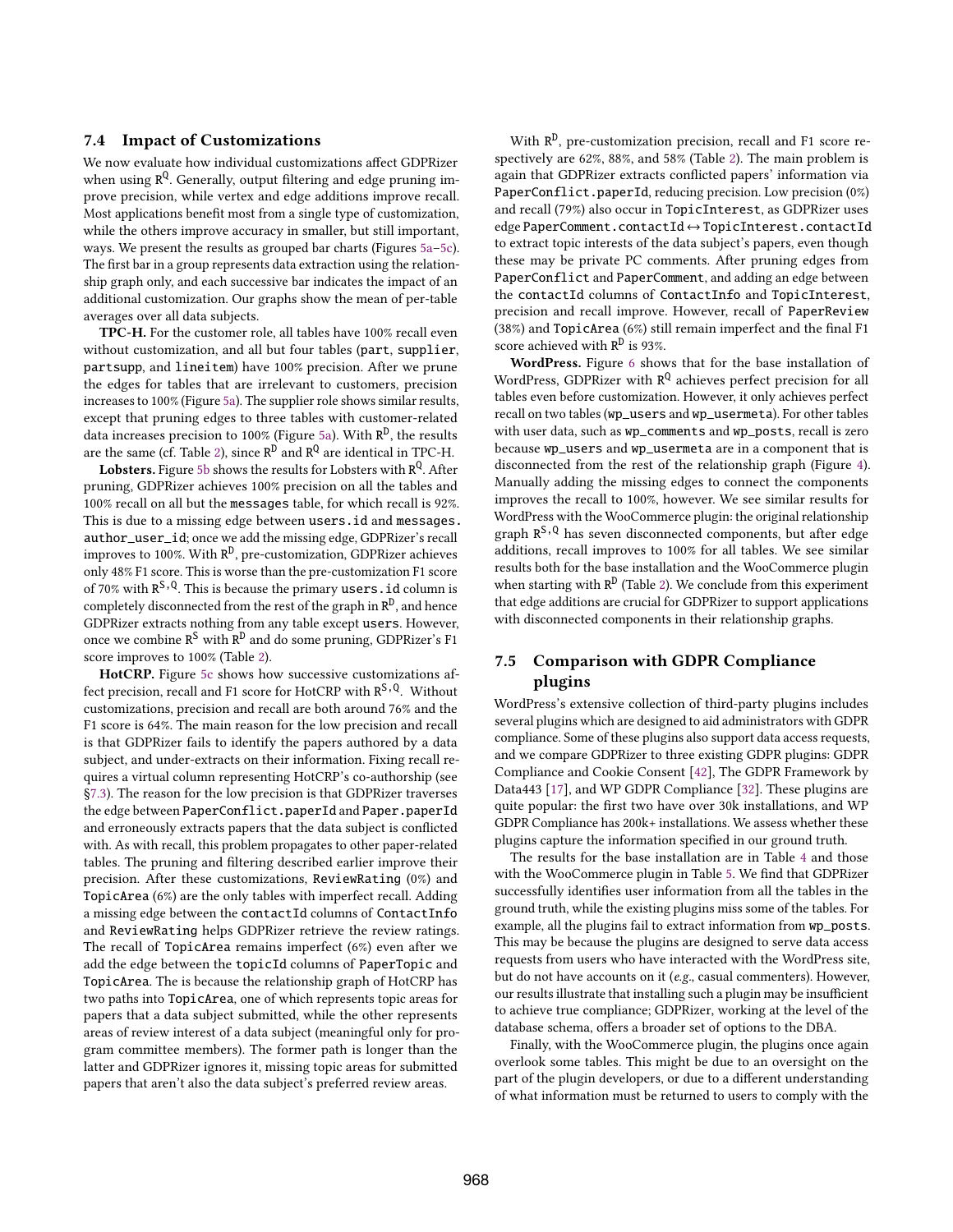

Figure 5: Precision, recall and F1 score of GDPRizer with successive customizations over R<sup>Q</sup> (R<sup>S,Q</sup> in Lobsters). Edge pruning improves precision the most across applications; in Lobsters, manual edge addition is necessary to reach 100% recall on messages, while a virtual column handling co-authorship is essential for recall in HotCRP.



Figure 6: Precision of GDPRizer for the base installation of Wordpress. Manual edge additions improve recall but make precision worse, but the overall F1 score still improves. Further edge pruning is required to achieve 100% F1 score.

Table 4: Comparison of GDPRizer with existing GDPR plugins for WordPress. For a table  $T$ , green boxes represent complete extraction of data while red represent no extraction.

|                | [42] | $\lceil 17 \rceil$ | $\left[32\right]$ | GDPRizer |
|----------------|------|--------------------|-------------------|----------|
| wp_user        |      |                    |                   |          |
| wp_usermeta    |      |                    |                   |          |
| wp_posts       |      |                    |                   |          |
| wp_postmeta    |      |                    |                   |          |
| wp_comments    |      |                    |                   |          |
| wp_commentmeta |      |                    |                   |          |

GDPR. For example, some of the tables included in our ground truth, such as download\_log and api\_keys, contain backend information meant for the application rather than end-users, even though this information is tied to a data subject. Under the GDPR, this information (e.g., download events) must nevertheless be returned because it is identifably associated with a data subject—a nuance that may have escaped the plugin developers, but which puts the plugins' users at risk of violating the GDPR.

Table 5: Comparison of GDPRizer with existing GDPR plugins for WordPress with WooCommerce. For a table  $T$ , green boxes represent complete extraction of data, red represents no extraction, and yellow represents partial extraction.

|                      | $\left[42\right]$ | $\left\lceil 17 \right\rceil$ | 32     | GDPRizer |
|----------------------|-------------------|-------------------------------|--------|----------|
| customer_information |                   |                               | $\sim$ |          |
| order_information    |                   |                               | $\sim$ |          |
| order_to_product     |                   |                               |        |          |
| order_to_coupon      |                   |                               |        |          |
| download_log         |                   |                               |        |          |
| webhooks             |                   |                               |        |          |
| api_keys             |                   |                               |        |          |
| download_permissions |                   |                               |        |          |
| payment_tokens       |                   |                               |        |          |
|                      |                   |                               |        |          |

## 8 CONCLUSIONS

Our goal in building GDPRizer was to understand the trade-ofs between automation and manual effort in retrofitting compliance onto applications' legacy databases. We started out with the basic components that we could expect for real-world applications—a schema, a query log, and database contents—and studied generalpurpose approaches to compliance using these inputs. However, each application we studied required a small but specifc amount of manual customization. Although this is much less efort than a completely manual solution, it still requires human intervention. While further work is needed, we believe that it unlikely that a fullyautomated solution exists. Yet, even partially automated solutions will go a long way in making the transition smoother for legacy systems.

#### ACKNOWLEDGMENTS

We thank Andrew Crotty, Connor Luckett, Kinan Dak Albab, and Ugur Çetintemel for their feedback on drafts of this paper. This work was supported by NSF award CNS-2045170 and by a Google Research Scholar award.